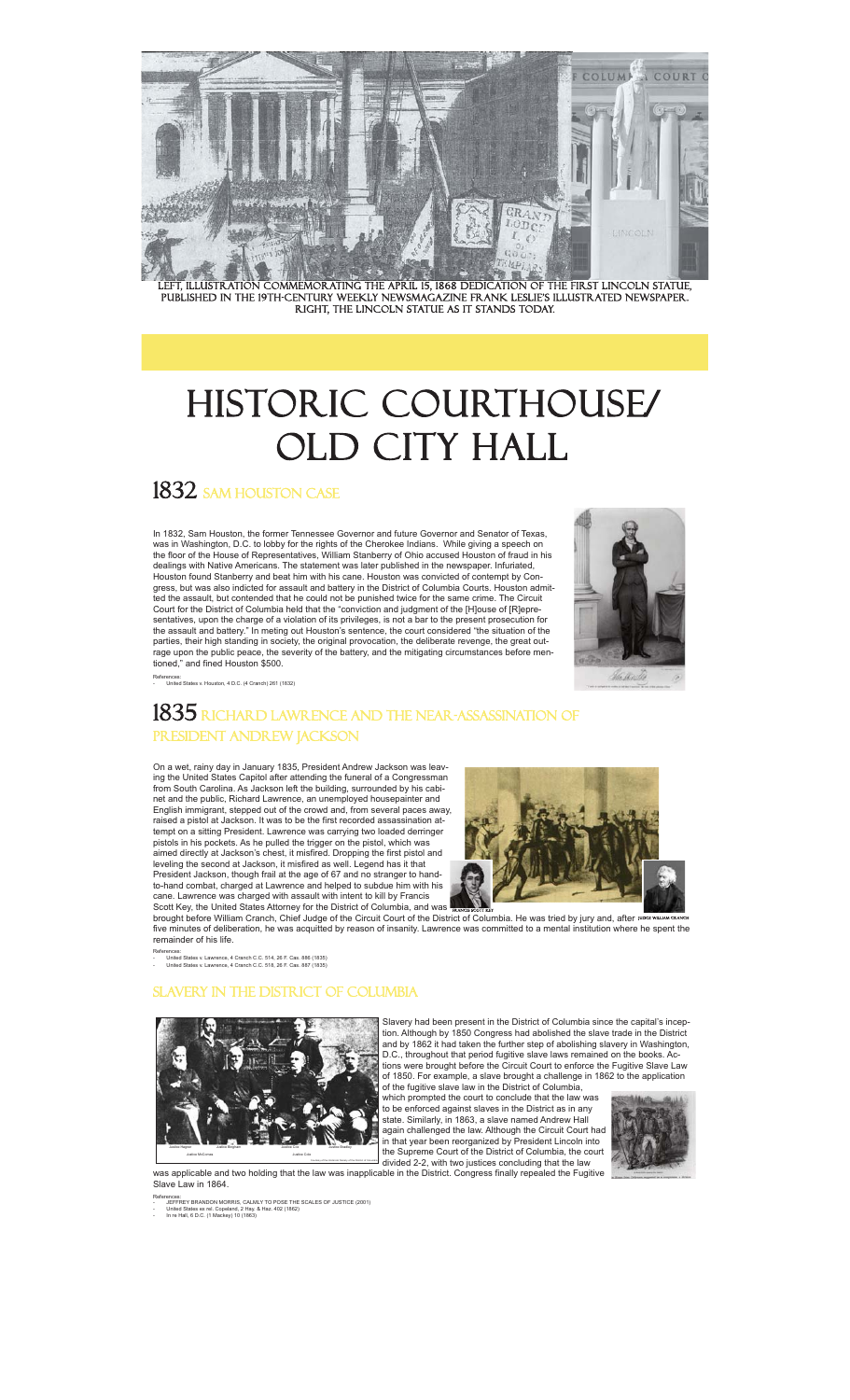



## 1849 daniel drayton and the *pearl*

Daniel Drayton, abolitionist and an orchestrator of the largest recorded escape attempt by slaves in the United States, was tried in this building. Together with Edward Sayres, pilot of the schooner<br>*Pearl*, they set sail up the Chesapeake Bay from Washington, D.C.<br>on April 15, 1848, with over 70 fugitive slaves on board. Difficult sailing conditions allowed the slave owners to catch the *Pearl*, and Drayton and Sayres were apprehended and brought to trial. Phillip Barton Key, the prosecutor and Francis Scott Key's son, charged the two men with 36 counts of larceny and 74 counts of illegal trans-

portation of slaves. Abolitionists from New England helped organize the defense, including procuring Horace Mann to represent Drayton. The jury returned guilty verdicts in each of Drayton's first two trials, but Sayres was acquitted of the larceny charges. Sayres was later convicted on charges of illegally transporting slaves. On February 19, 1849, the court, in an opinion by Judge Cranch,<br>overturned Drayton's convictions. Drayton was then tried twice more on larceny<br>charges, but was acquitted in both instances. Seeing no po

Edmonson Sisters Freedom seekers on the pearl

larceny charge, the prosecutor agreed to drop the remaining charges in return for Drayton pleading guilty to the lesser crime of illegal<br>transportation of slaves. Both Drayton and Sayres were fined and remained in jail due dent Millard Fillmore pardoned Drayton and Sayres in 1852. These trials were among the events at the Historic Courthouse that led to its inclusion by the National Park Service in the National Underground Railroad Network to Freedom.

- MARY KAY RICKS, ESCAPE ON THE PEARL (2007) - Drayton v. United States, 1 Hay. & Haz. 369, 7 F. Cas. 1063 (1849)

Reference:



tHE TRIAL OF THE HON. DANIEL E. SICKLES FOR the MURDER OF P. BARTON KEY, ESO., AT WASHINGTON, D.C.

#### $1859\,$  the murder of Phillip barton Key



One of the most infamous and highly publicized c to come before the early court was the murder of Phillip Barton Key by New York Congressman Daniel E. Sickles. The thirty-nine-year-old Key, who had prosecuted Drayton and Sayres in connection with the *Pearl* inci-dent, was known as something of a playboy. Key had

become involved with Sickles' wife after meeting her at the inauguration of President Buchanan. Sickles found out about the affair, and on

Sunday February 27, 1859, followed Key to the corner of Pennsylvania Avenue and Madison Place (near Lafayette Park) and shot him down. Key's murder created a media frenzy. Indicted on March 24, Sickles' trial began several days later in front of a packed gallery. After a twenty-one day trial in which the evidence showed that Sickles' committed the crime. the jury acquitted him nonetheless.





HOMICIDE OF P. BARTON KEY BY HON. DANIEL E. SICKLES, AT WASHINGTON, ON SUNDAY, FEBRUARY 27, 1859

References:<br>- MATTHEW MCGUIRE, AN ANECDOTAL HISTORY OF THE UNITED STATES DISTRICT COURT FOR THE DISTRICT OF COLUMBIA 1801–1976<br>- JEFFREY BRANDON MORRIS, CALMLY TO POSE THE SCALES OF JUSTICE (2001)